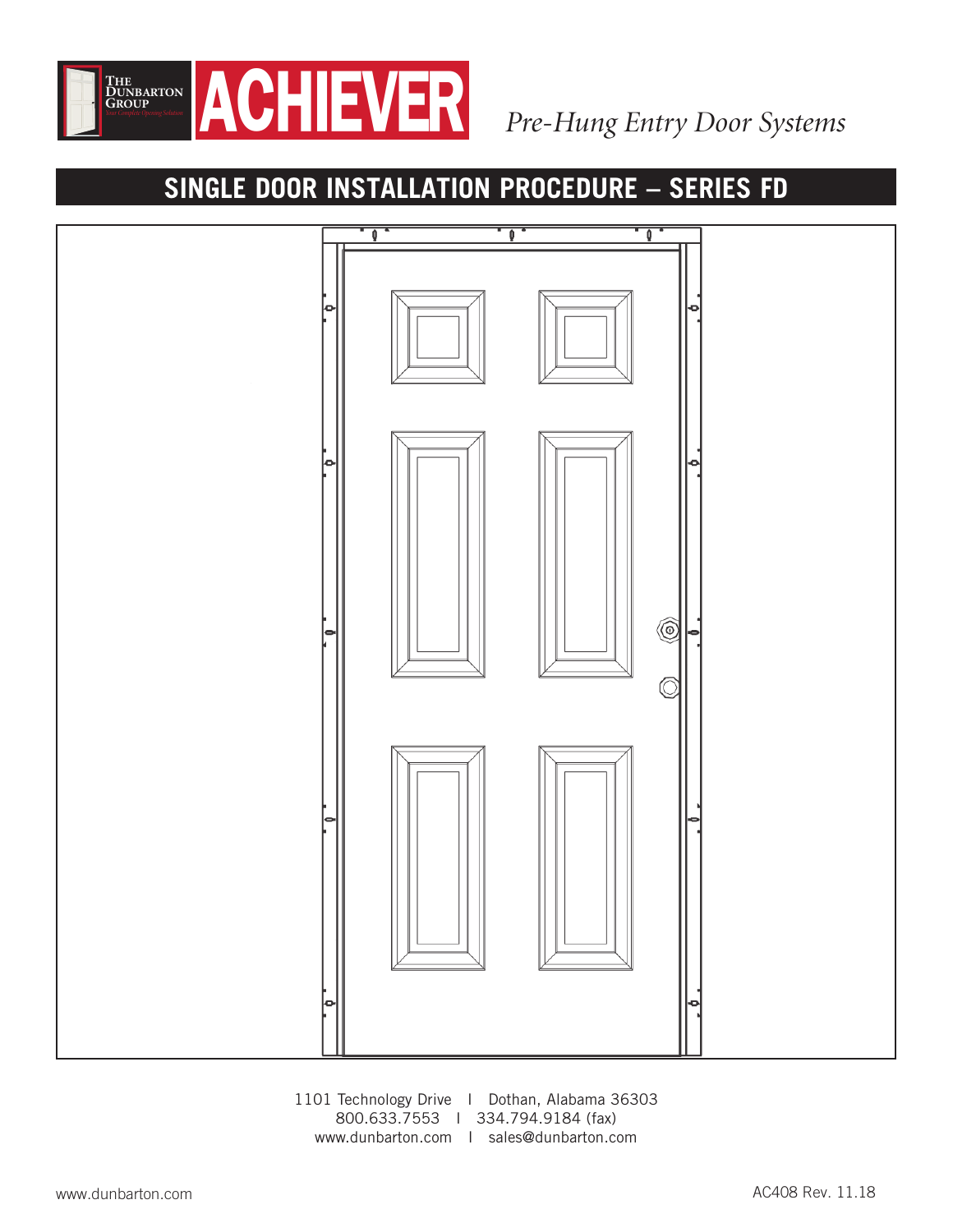# **BEFORE YOU BEGIN**

#### **PLEASE FOLLOW ALL INSTRUCTIONS AND ALWAYS USE PROTECTIVE EYEWEAR WHEN INSTALLING A DOOR SYSTEM. PLEASE READ INSTRUCTIONS COMPLETELY.**

## **Preparation of Opening**

Verify that opening is plumb, square and level. Measure the Finished Opening Size (Figure 1); refer to chart below to insure proper fit of Achiever® unit.



**Finished Opening Sizes** 

| Door<br>Width | Opening<br>Width | 6'8" Opening Height               |
|---------------|------------------|-----------------------------------|
| 2'8"          | $33 - 1/4"$      | 80-3/4" ADA<br>81-11/16" STANDARD |
| 3'0''         | $37 - 1/4"$      | 80-3/4" ADA<br>81-11/16" STANDARD |

## **INSTALLATION OF ACHIEVER OUTSWING**

### **Step 1**

**Remove door from packaging. Move to install area; assemble tools & materials**

- Safety glasses
- Level
- Tape measure
- Phillips head screwdriver
- Weather Seal Putty or Silicone
- #8 x 1" minimum wood attachment screws

## **Step 2 Apply sealant**

Apply weather seal putty or silicone to the mounting flange of the steel frame (Figure 2). Apply a bead of putty or silicone across bottom of threshold (Figure 2A).



### **Step 3**



### **Install Door System in Opening**

Grasp the frame on the sides, lift and tilt toward you (Figure 3). Move the door system into the opening, setting the threshold down first and then tilting the unit up into the opening. Push the door and frame towards the hinge side of the opening. Check hinge jamb to make sure it is plumb and level.



**FIGURE 3**

## **Step 4 Install Screws**

Install four (4) #8 x 1" wood attachment screws, one in each corner and check for proper fit of the unit (Figures 4, 4A).





**FIGURE 4A**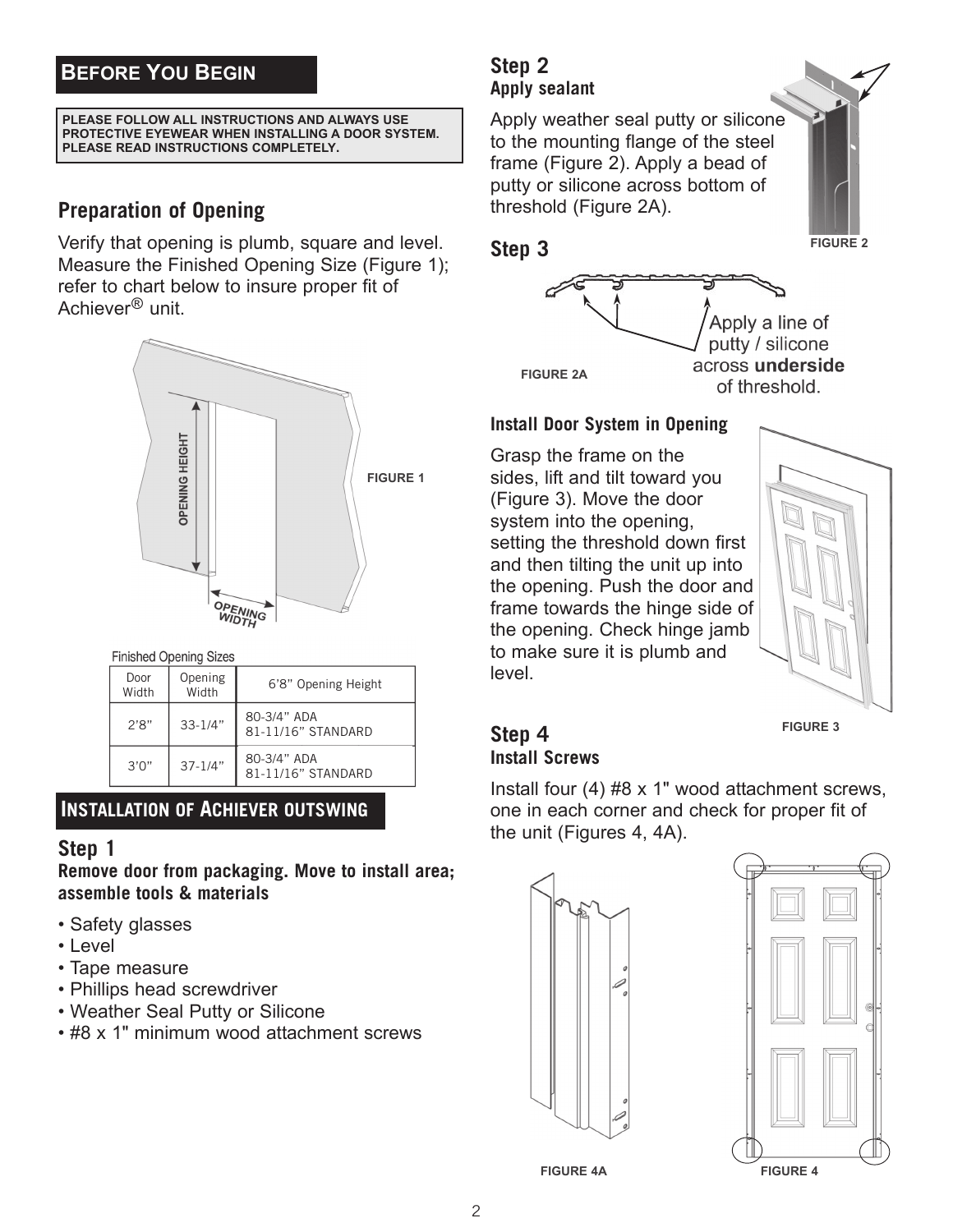# **Step 5**

## **Remove Prehang Material**

Remove prehang bracket from door latch bore. Open door and remove margin spacing clips (Figure 5).



### **FIGURE 5**

### **Step 6 Adjust Doors to Opening**

*Plumb hinge side using level and t-square;* make any necessary adjustments to verify squareness/placement of the frame (Figure 6 and 6A). Install the balance of the #8 x 1" wood attachment screws into every hole.





## **Step 7 Optional Shims**

Shim behind hinge if required (Figure 7A-7B). Install shims from interior.



## **Step 8 Caulk Frame (as needed)**

Caulk the frame where the header meets the uprights and where the threshold meets the upright (Figures 8 and 8A).





## **Step 9 Anchor threshold**

To anchor to floor, install #10 x 1" minimal length flat head screw (suitable for floor material) in countersunk holes of threshold. Use shims if necessary to prevent deflection of threshold ensuring it remains parallel to bottom of door.